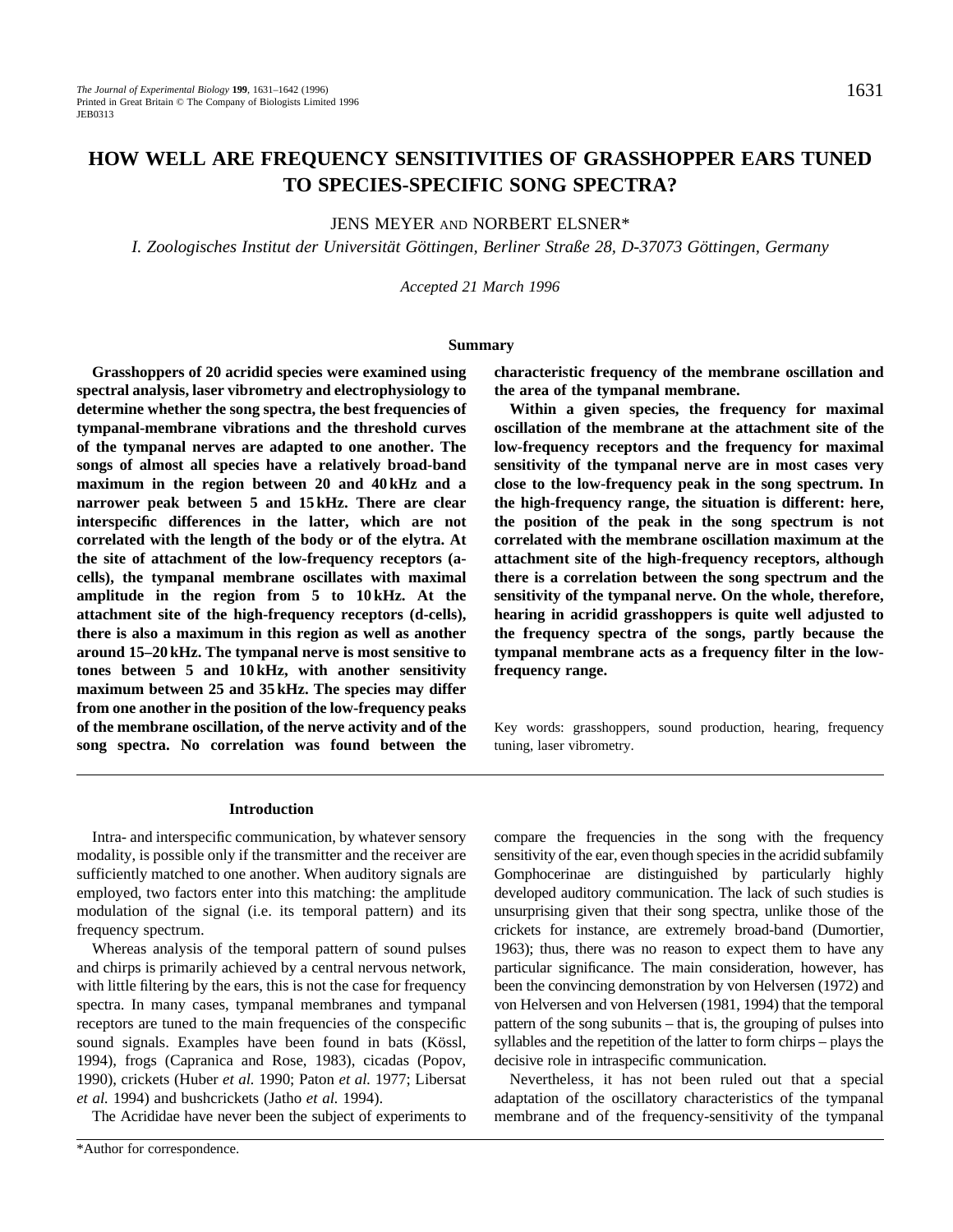receptors to the song spectrum might also contribute to this species-identification process. The study described here was undertaken in order to answer this question, by testing males of 18 acridid species of the subfamily Gomphocerinae, as well as two of the subfamily Oedipodinae (including the migratory locust *Locusta migratoria*), using a combination of biophysical and electrophysiological methods.

### **Materials and methods**

#### *Animals*

Male grasshoppers of the species *Chorthippus albomarginatus*, *Ch. biguttulus*, *Ch. brunneus*, *Ch. dorsatus*, *Ch. montanus*, *Ch. parallelus*, *Gomphocerus rufus*, *Mecostethus grossus*, *Myrmeleotettix maculatus*, *Omocestus viridulus*, *Stenobothrus lineatus* and *St. stigmaticus* were collected near Göttingen, Germany, and in the surrounding area. *Chorthippus apricarius* and *Stenobothrus nigromaculatus* were caught at Badra near the Kyffhäuser, *Omocestus haemorrhoidalis* at Bitterfeld, *Chorthippus mollis* at Erlangen, *Chrysochraon dispar* at Seewiesen and the species *Gomphocerus sibiricus* and *Stenobothrus rubicundus* at Pontresina, Switzerland. *Locusta migratoria* were obtained from a colony at the Zoological Institute in Göttingen.

The experiments were all performed at an ambient temperature of 25–28 °C in a sound-insulated laboratory.

The size of the tympanal membranes was measured by drawing their contours with the help of a drawing mirror attached to the microscope, cutting out the sketches and weighing them on an analytical balance. By comparing the mass of these cut-outs with that of a reference sheet of known size, the area of the tympana could easily be determined.

#### *Acoustic stimulation*

The acoustic stimuli were presented using a high-frequency loudspeaker (Dynaudio D-21 AF) with a flat frequency response from 2 to 40 kHz. According to the data sheet, the deviations were within a limit of  $\pm 1$  dB. The speaker was positioned at 90 $^{\circ}$ to the long axis of the animal, at a distance of 33 cm.

For the measurement of auditory threshold curves, trapezoidally modulated sinusoidal tones (10 ms duration, 1 ms rise time, 2 Hz repetition rate) were generated by an acoustic stimulator (built in the Zoological Institute, Göttingen, Germany). The animals were stimulated with these signals by changing the frequency in 1 kHz steps and gradually increasing the sound intensity at each frequency. During stimulation at a 2 Hz repetition rate, no habituation of the nerve response was observed.

In experiments on tympanal-membrane oscillation, the stimulus was a frequency-modulated signal 7.8 ms in duration, produced by a digital/analog converter (DAC) integrated into a Fast Fourier Transformation (FFT) analyzer (Hewlett Packard 3567A). These so-called 'chirps' contained all frequencies from 1 to 40 kHz at almost the same amplitudes. With this form of stimulation, the intensity was 75 dB SPL 1 cm above the animal. Sound intensity was measured with a

1/4 inch Brüel & Kjær microphone. The animal was surrounded with sound-absorbing material in such a way that, during acoustic stimulation with 'chirps', flat frequency spectra were measured 1 cm above the preparation. The sound field closer to the tympanal membrane could not be mapped in detail as no probe microphone was available; therefore, we cannot completely rule out the possibility of different acoustic conditions due to anatomical differences between the species.

### *Song recording*

The grasshoppers' songs were recorded using a Brüel & Kjær microphone (1/2 inch, type 4133) with a flat frequency response from 2 to 40 kHz, connected to a Brüel & Kjær measurement amplifier (type 2608). The signals were stored on magnetic tape (Racal Store 7DS) and subsequently input to the FFT analyzer.

#### *Laser measurements*

To measure the velocity of acoustically induced oscillations of the tympanal membrane, a laser vibrometer (Polytec OFV 2100 with measurement head OFV 300) was used. This technique makes use of the Doppler effect: the fact that the wavelength of the light reflected from a moving object changes in proportion to the object's velocity.

In these experiments, the intact animal was fixed with kneadable adhesive to a plate measuring 5 cm×5 cm mounted on a ball joint so that the position of the animal could be changed as desired. The plate was large enough that a small micromanipulator holding the electrode for nerve recording could be attached to it. For further details of the preparation and the principle of laser measurement, see Meyer and Elsner (1995) and Meyer and Hedwig (1995). A very detailed description of the laser technique has been published by Lewin *et al.* (1990).

#### *Electrophysiological recording*

The auditory thresholds of the individual animals were determined by recording the summed activity of all auditory receptors extracellularly from the tympanal nerve (nerve 6). A hook electrode made of steel wire (diameter  $30 \mu m$ ) insulated with varnish was used for this recording; the reference electrode was placed in contact with the haemolymph in its immediate vicinity. To protect the tympanal nerve from drying out and to prevent a short circuit, it was insulated with Vaseline. During the dissection, care was taken to leave the tracheal and air-sac system as nearly intact as possible, as it affects the function of the tympanal organs.

### *Data processing*

The signals representing membrane oscillation and the recordings of the song were input to a PC-supported FFT analyzer (Hewlett Packard 3567A) for analysis. The same system was used to generate acoustic signals, to store the measurements and to produce graphs of the spectra. By averaging over 50 (for the membrane oscillations) or 100 (for the songs) data blocks (length 7.8 ms), the signal-to-noise ratio was improved by a factor of 50 or 100, respectively.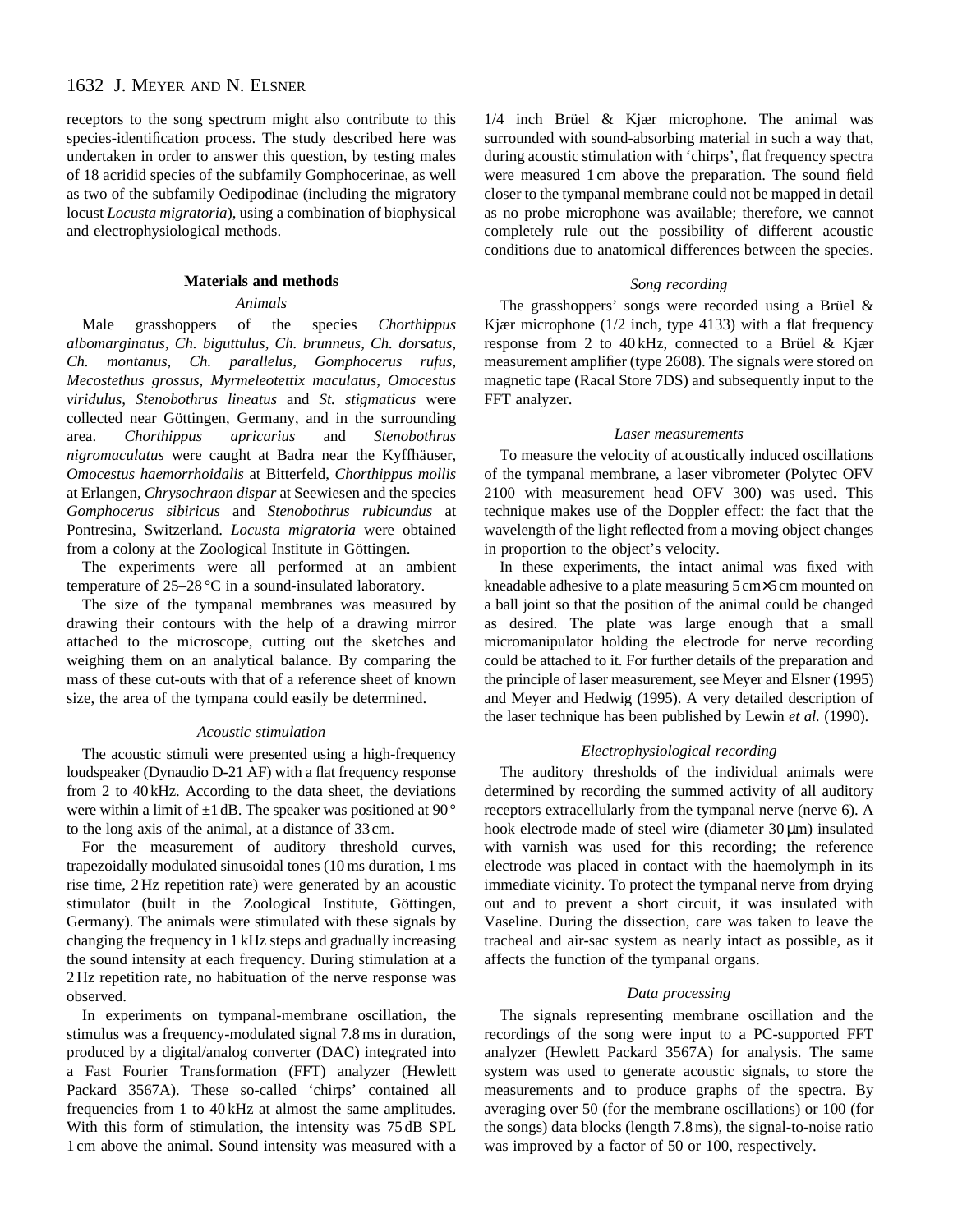As an example of the details observable in single spectra, a characteristic spectrum is shown in Fig. 1 for one individual of each of 14 species. The intraspecific variability is indicated in each graph by the shaded area, which represents the envelope of the superimposed spectra of several (4–6) individuals of the same sex. In order to compare the maxima more easily, the frequency spectra in Fig. 1 have been normalized to their maximal value  $(=0$  dB). That is, negative dB values indicate the amplitude difference from the maximum.

The grasshoppers' auditory threshold was determined qualitatively by listening through earphones to a signal representing the extracellularly recorded tympanal nerve activity. The threshold curves in Fig. 1 (fourth column) represent the mean values (*N*=4–6) for each of seven species, and the shaded area shows the calculated standard deviation.

In addition, the characteristic frequencies (CF) of the tympanal vibrations, song spectra and threshold curves of the tympanal nerve were determined (Table 1); the CFs are the mean frequencies at the maximum or minimum of the curve. Most spectra have two peaks (see Fig. 1), and in these cases Table 1 gives two values, one in the low-frequency (LF) and one in the high-frequency (HF) range. It also gives the mean (calculated for up to six individuals) and the standard deviation in each case.

#### **Results**

The song spectrum and the spectra of the membrane vibrations at the two receptor attachment sites – those of the low-

frequency (a-cells) and high-frequency (d-cells) receptors – were obtained for males of 18 central European species of Gomphocerinae as well as for *Mecostethus grossus* and for the migratory locust *Locusta migratoria* (both Oedipodinae) over the frequency range 0–40 kHz (Fig. 1; Table 1). For nine of these species, the threshold curve of the tympanal nerve was also measured by recording the summed activity in the nerve (seven examples are shown in Fig. 1). Table 1 shows the characteristic frequencies (CF, also called 'best frequencies' below) at the peaks of these curves averaged over several animals (usually 4–6) and the standard deviations. The great differences in temporal pattern (amplitude modulation) of the songs were not considered in the present study; oscillograms have been published by Elsner (1974*b*), Meyer (1994) and Fries (1994).

### *Spectra of the courtship songs*

### *Position of the frequency bands*

With few exceptions (e.g. *Ch. brunneus*), the frequency spectrum of the songs is bimodal (Fig. 1, column 1; Table 1). In most cases, the two peaks are separated by a deep, narrow-band minimum. Even when the temporal pattern of hindleg movement and hence the sound pattern it generates are highly temperaturedependent (von Helversen, 1972), the shape of the song spectra, in particular the position of the maxima, does not change with temperature; this has been demonstrated by recordings from *Chorthippus biguttulus* in the range 22–45°C (Meyer, 1994).

The broad-band high-frequency region present in the spectra of all 20 species except *Chorthippus brunneus* and

Table 1*. The characteristic frequencies (kHz) of song spectra, of membrane vibrations at the attachment sites of the a- and dcells and of the sensitivity maxima of the tympanal nerve in 20 species of Acrididae* 

|                            |                  | Song spectrum    |                  | d-cells         |                  | Nerve 6          |                  |
|----------------------------|------------------|------------------|------------------|-----------------|------------------|------------------|------------------|
| Species                    | LF               | HF               | a-cells          | LF              | HF               | LF               | HF               |
| 1 Chorthippus brunneus     | $9.72 \pm 0.57$  |                  | $8.81 \pm 0.39$  | $8.92 \pm 0.42$ | $16.65 \pm 0.83$ | $7.3 \pm 0.81$   | $25.33 \pm 0.94$ |
| 2 Ch. parallelus           | $9.98 \pm 0.13$  | $30.5 \pm 0.48$  | $9.36 \pm 0.45$  | $9.28 \pm 0.78$ | $16.28 \pm 0.61$ | $10.33 \pm 0.47$ | $28.0 \pm 1.63$  |
| 3 Gomphocerus rufus        | $8.57 \pm 1.15$  | $30.08 \pm 1.2$  | $8.94 \pm 0.45$  | $8.57 \pm 0.56$ | $16.25 \pm 1.11$ | $8.31 \pm 0.81$  | $30.66 \pm 0.94$ |
| 4 Myrmeleotettix maculatus | $15.1 \pm 0.11$  | $31.31 \pm 0.44$ | $8.74 \pm 0.49$  | $8.26 \pm 0.53$ | $16.76 \pm 1.26$ | $9.05 \pm 1.25$  | $30.8 \pm 2.5$   |
| 5 Omocestus viridulus      | $6.98 \pm 0.45$  | $28.96 \pm 0.31$ | $8.09 \pm 0.31$  | $8.75 \pm 0.94$ | $15.9 \pm 1.19$  | $7.13 \pm 0.89$  | $29.2 \pm 0.98$  |
| 6 Stenobothrus lineatus    | $12.29 \pm 0.78$ | $30.41 \pm 1.21$ | $8.64 \pm 0.46$  | $8.61 \pm 0.41$ | $16.06 \pm 1.28$ | $8.25 \pm 1.37$  | $30.5 \pm 1.65$  |
| 7 St. rubicundus           | $4.17 \pm 0.09*$ | $14.68 \pm 0.19$ | $9.47 \pm 0.3$   | $9.29 \pm 0.38$ | $16.29 \pm 1.8$  | $9.17 \pm 0.68$  | $28.3 \pm 2.52$  |
| 8 Ch. apricarius           | $15.55 \pm 0.44$ | $30.4 \pm 0.45$  | $8.59 \pm 0.14$  | $8.57 \pm 0.13$ | $14.72 \pm 0.27$ |                  |                  |
| 9 Ch. dorsatus             | $7.58 \pm 0.32$  | $28.35 \pm 1.23$ | $7.91 \pm 0.74$  | $7.77 \pm 0.19$ | $15.18 \pm 0.94$ |                  |                  |
| 10 Ch. montanus            | $7.22 \pm 0.52$  | $29.13 \pm 2.66$ | $7.6 \pm 0.47$   | $8.29 \pm 0.61$ | $16.35 \pm 0.57$ |                  |                  |
| 11 G. sibiricus            | $7.71 \pm 0.55$  | $30.56 \pm 1.67$ | $8.55 \pm 0.52$  | $8.61 \pm 0.24$ | $15.46 \pm 0.82$ | —                |                  |
| 12 Mecostethus grossus     | $8.51 \pm 0.32$  | $25.96 \pm 0.96$ | $7.53 \pm 0.27$  | $7.84 \pm 0.39$ | $15.06 \pm 0.66$ |                  |                  |
| 13 St. nigromaculatus      | $8.96 \pm 0.62$  | $34.42 \pm 0.65$ | $9.19 \pm 0.32$  | $8.06 \pm 0.41$ | $14.08 \pm 0.73$ |                  |                  |
| 14 St. stigmaticus         | $7.9 \pm 0.14$   | $31.07 \pm 0.71$ | $8.37 \pm 0.45$  | $8.34 \pm 0.51$ | $16.46 \pm 0.94$ |                  |                  |
| 15 Ch. albomarginatus      | $8.66 \pm 1.04$  | $31.02 \pm 0.94$ | $8.58 \pm 0.86$  | $9.47 \pm 0.61$ | $15.84 \pm 1.49$ |                  |                  |
| 16 Ch. biguttulus          | $6.57 \pm 0.49$  | $29.8 \pm 1.43$  | $7.77 \pm 0.78$  | $8.05 \pm 0.45$ | $15.2 \pm 0.75$  | $7.1 \pm 0.71$   | $28.0 \pm 1.9$   |
| 17 Ch. mollis              | $10.24 \pm 0.94$ | $30.7 \pm 2.25$  | $10.08 \pm 0.38$ | $9.45 \pm 0.54$ | $16.68 \pm 0.69$ | $9.89 \pm 1.09$  | $31.0 \pm 2.2$   |
| 18 Chrysochraon dispar     | $10.11 \pm 0.49$ | $29.87 \pm 1.47$ | $10.03 \pm 0.34$ | $9.94 \pm 0.22$ | $16.04 \pm 0.53$ |                  |                  |
| 19 O. haemorrhoidalis      | $9.98 \pm 0.4$   | $33.2 \pm 2.1$   | $9.51 \pm 0.77$  | $9.38 \pm 0.68$ | $15.72 \pm 0.9$  |                  |                  |
| 20 Locusta migratoria      | $7.84 \pm 0.57$  |                  | $7.44 \pm 0.45$  | $7.57 \pm 0.53$ | $16.91 \pm 1.36$ |                  |                  |

LF, HF, low- and high-frequency range, respectively.

Values are means  $\pm$  s.D.,  $N=4-6$ . \*Wing stridulation.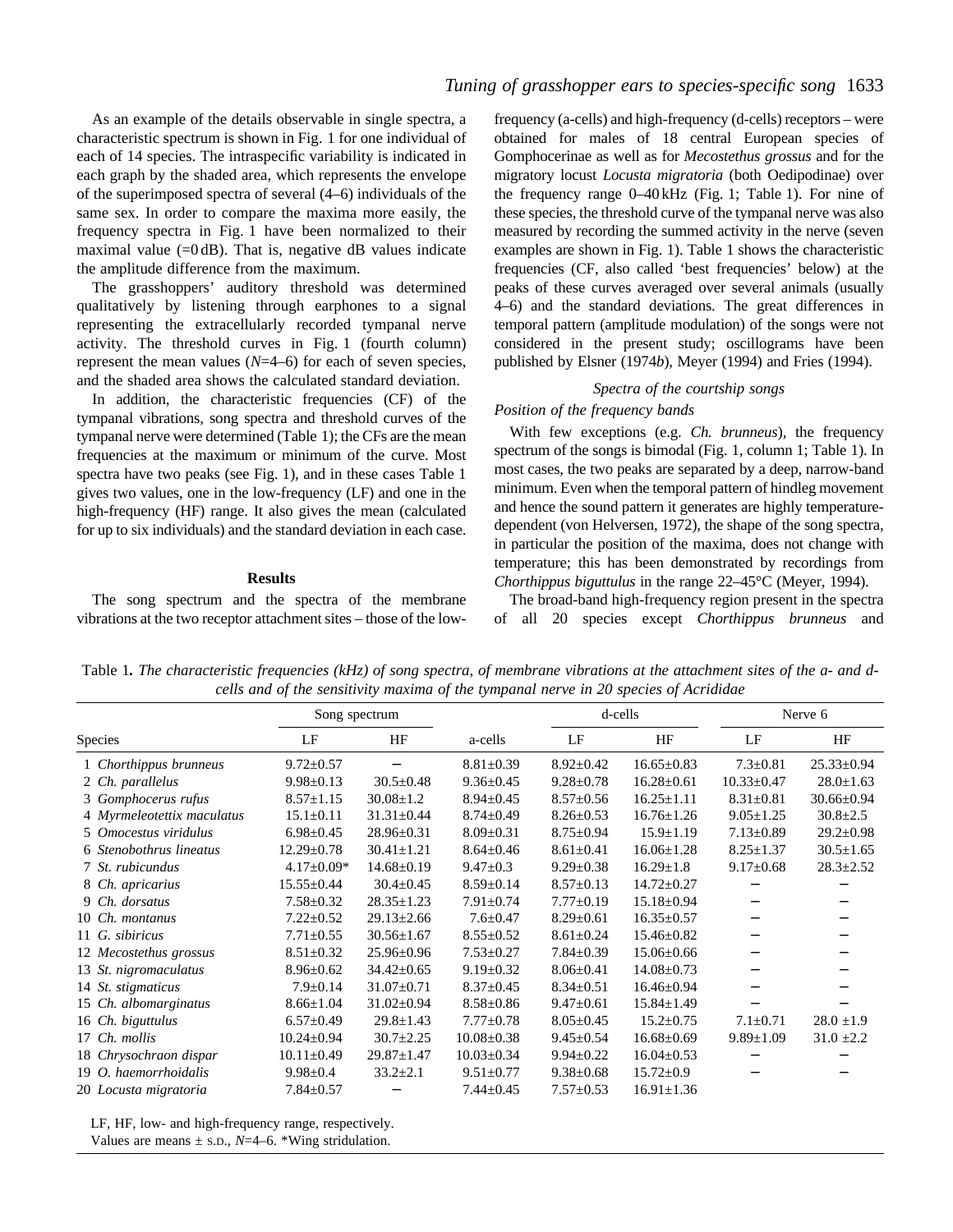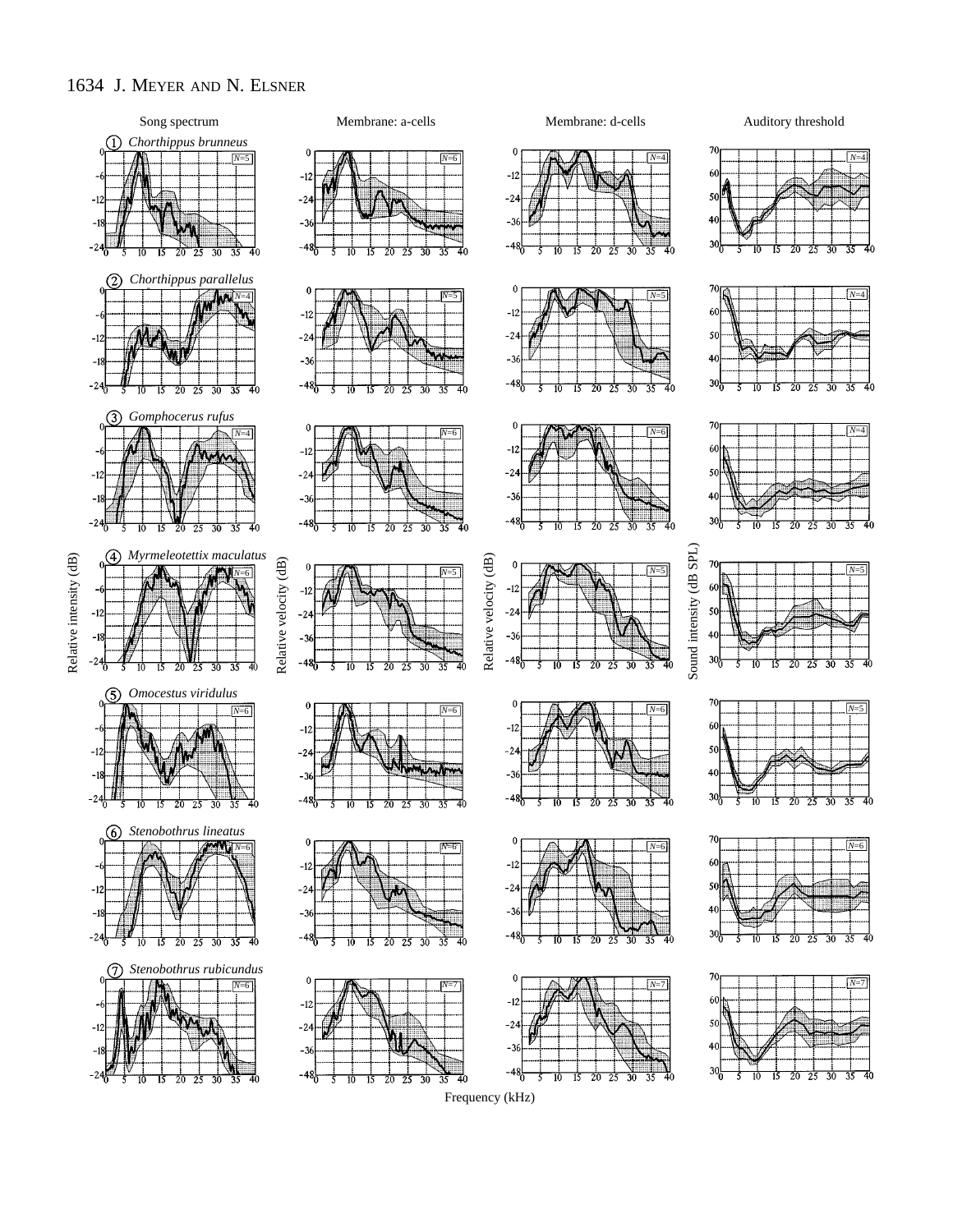

## *Tuning of grasshopper ears to species-specific song* 1635

Fig. 1. Frequency spectra of the courtship songs (column 1) and the oscillations of the tympanal membrane at the attachment sites of the a-cells (column 2) and the d-cells (column 3) in 14 males of different species of the acridid subfamily Gomphocerinae. The curves are normalized by setting the maximum of each to 0 dB. Each curve was obtained from one individual; the range of variation among different individuals is indicated by the shaded band. For seven of these species, the mean  $(\pm$  S.D.) threshold curves of the tympanal nerve are also shown (column 4). The means of the characteristic frequencies of the spectra and of the threshold curves are listed in Table 1 together with the standard deviations.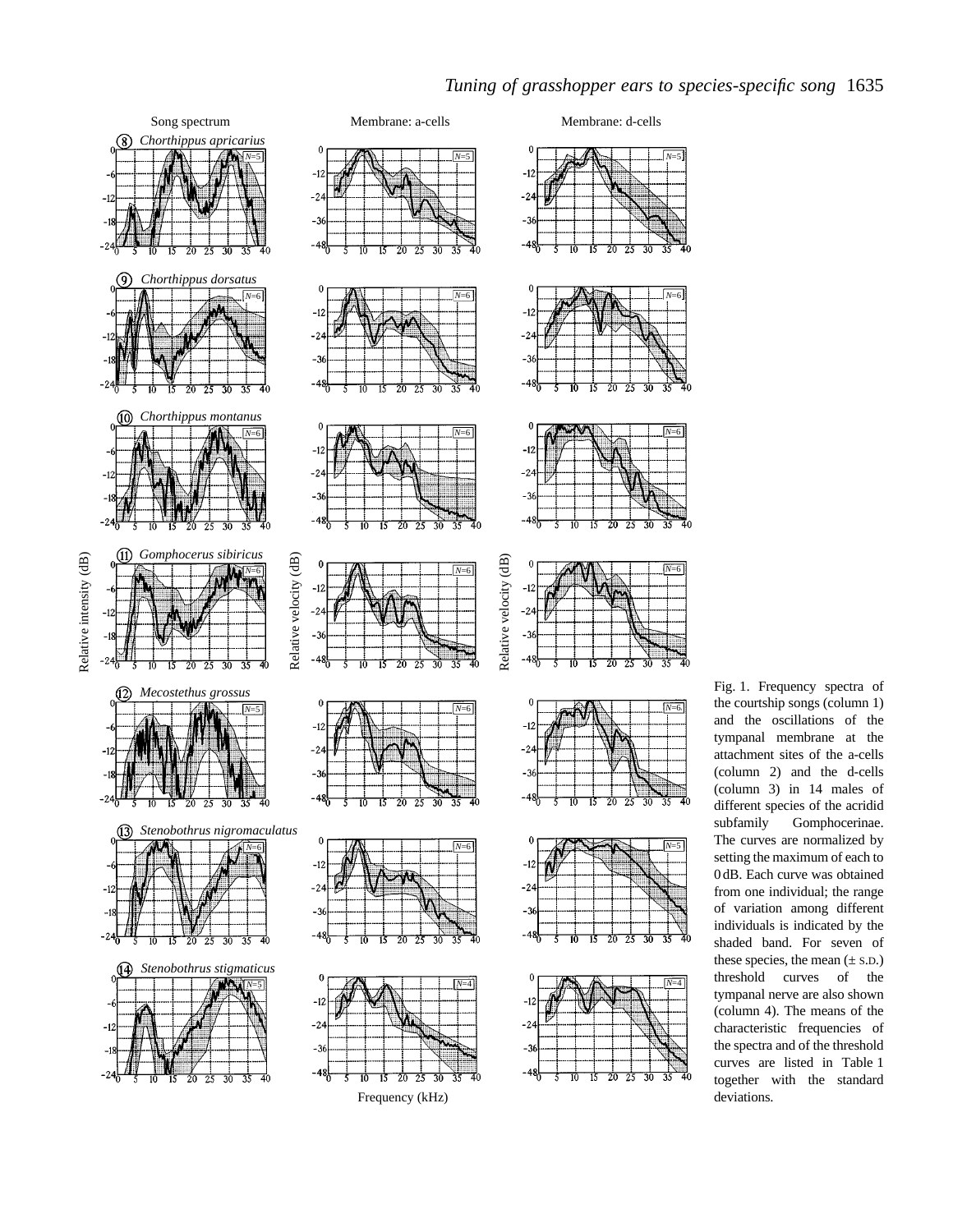

Fig. 2. Relationships between the length of the elytra (A) or that of the body (B) and the characteristic frequency in the low-frequency region of the songs of the males of 19 acridid species. The correlation coefficient *r* is also given. The numbers identify the species (see Table 2).

*Stenobothrus rubicundus* begins at approximately 15–20 kHz and extends to 40 kHz. In most species, the peak is at 30 kHz, but it can be slightly higher or lower depending on the species (Table 1).

There is considerably greater species-specific variation, in both the bandwidth and the position of the maximum, in the relatively narrow low-frequency region of the song spectrum at around 5–15 kHz. For instance, the low-frequency peak is at 7.2 kHz for *Chorthippus montanus*, at 9.7 kHz for *Chorthippus brunneus* and at 15.6 kHz for *Chorthippus apricarius*. Other differences can be seen by comparing, for example, *Stenobothrus nigromaculatus* with *Stenobothrus stigmaticus*, or *Chorthippus parallelus* and *Gomphocerus rufus* with *Myrmeleotettix maculatus*.

Some species, such as *Chorthippus albomarginatus* (von Helversen, 1986), *Myrmeleotettix maculatus* (Fries, 1994) and *Stenobothrus lineatus* (Elsner, 1974*b*), produce songs that can be subdivided into separate phases on the basis of marked differences in temporal structure. As a rule, the frequency maxima are slightly shifted in the different phases, but the most notable feature is that there can be major changes in the relative magnitude of the two frequency components. For example, in phase I of the song of *Stenobothrus lineatus*, the low-frequency peak is almost the only visible component. The high-frequency component appears only in phase II and becomes progressively more dominant as the intensity of the song in this phase increases.

The song of *Stenobothrus rubicundus* is unusual for the Gomphocerinae in that when the courtship song begins it stridulates in the ordinary way, striking the hindlegs against the forewings, but at the end it beats the hindwings sonorously against each other (Elsner, 1974*a*; Elsner and Wasser, 1995*a*,*b*,*c*). The spectrogram of the leg stridulation is very broad-band (5–40 kHz) and has only a single maximum, at 16 kHz. The wing stridulation, however, produces sounds with two main frequency regions, a broad-band one that more or less coincides with the leg-stridulation spectrum and a narrowband region at 5 kHz (Fig. 1; Table 1).

### *Test for dependence of the spectra on the lengths of elytra and body*

During stridulation, a row of teeth on the inner side of the hindleg femur is rubbed against a thickened vein, the vena radialis media, on the forewing. It is therefore conceivable that the species-specific differences, especially in the lowfrequency part of the song spectra, might be related to differences in the length of the forewings or in body length. To test this, the characteristic frequency in the low-frequency region for each species was plotted against the length of the elytra (Fig. 2A) or of the body (Fig. 2B; Table 2; all values are means for six individuals). No dependence was discernible in either case: the correlation coefficient for elytra length was 0.111 and that for body length was 0.007.

It should also be mentioned in this regard that previous resonance measurements at various places on the forewings of *Chorthippus biguttulus* have shown that this grasshopper, unlike crickets (Nocke, 1971) for example, does not have a special wing field with resonance characteristics that could account for the song spectrum.

### *Vibration spectra of the tympanal membrane Spectra at the site of attachment of the low-frequency receptors*

Although there are three groups of low-frequency receptors (a-, b- and c-cells), the membrane oscillation spectra at their different points of attachment differ only very slightly from one another (Meyer, 1994). The present measurements were therefore always made at the attachment site of the a-cells, which are the most numerous (Gray, 1960). At this point, the membrane oscillates with greatest amplitude at frequencies in the range between 5 and 10 kHz (Fig. 1, column 2; Table 1), with clear species-specific differences in the position of the maximum. These details will be considered further in a comparison of the membrane sensitivity with the song spectra (see Discussion).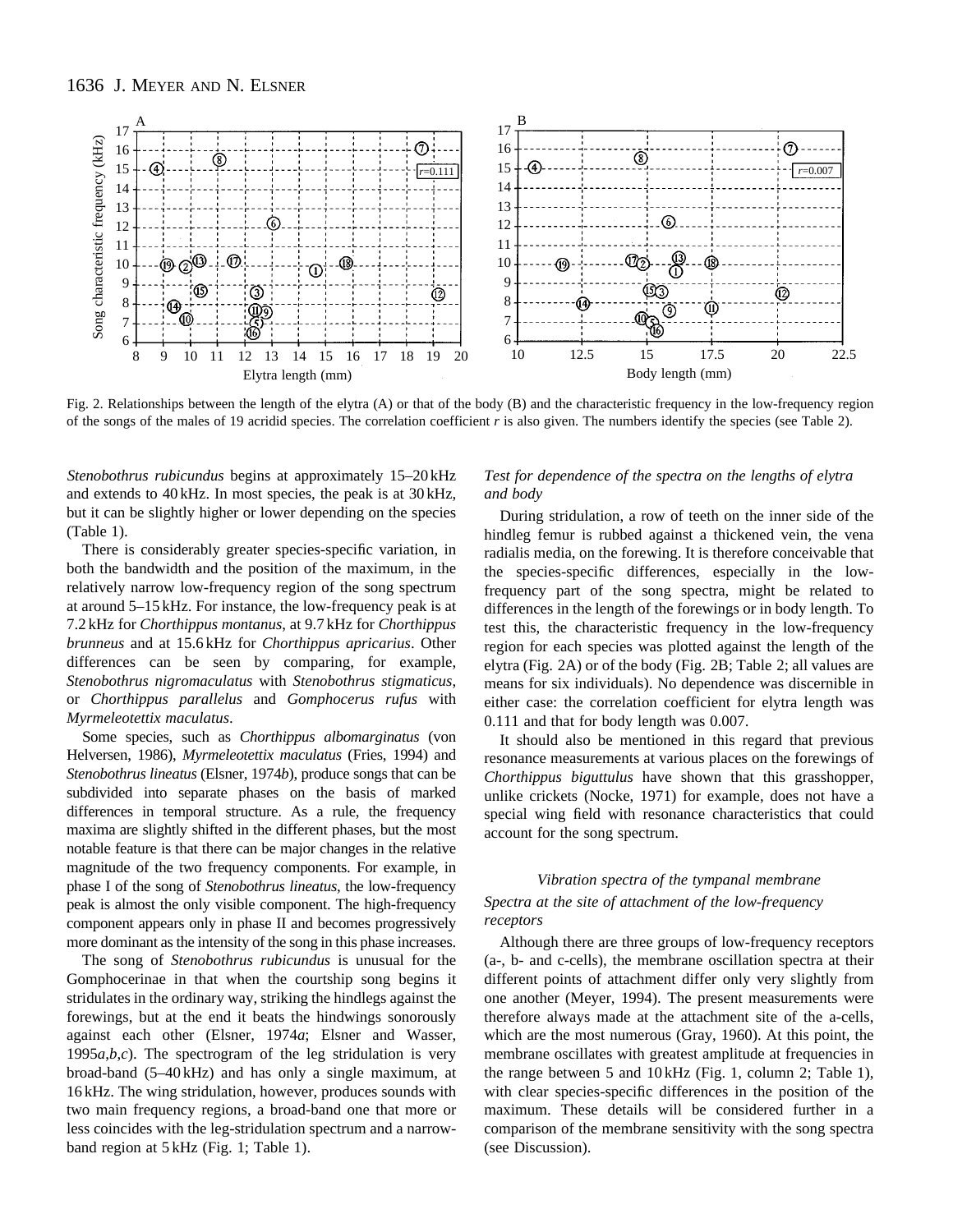| <b>Species</b>                      | Body length<br>(mm) | Elytra length<br>(mm) | Tympanum area<br>$\rm (mm^2)$ |  |
|-------------------------------------|---------------------|-----------------------|-------------------------------|--|
| 1 Chorthippus brunneus              | $16.1 \pm 0.35$     | $14.62 \pm 0.64$      | $0.729 \pm 0.09$              |  |
| 2 Ch. parallelus                    | $14.83 \pm 0.23$    | $9.8 \pm 0.32$        | $0.488 \pm 0.04$              |  |
| 3 Gomphocerus rufus                 | $15.6 \pm 0.4$      | $12.34 \pm 0.61$      | $1.175 \pm 0.11$              |  |
| 4 Myrmeleotettix maculatus          | $10.66 \pm 0.37$    | $8.76 \pm 0.49$       | $0.388 \pm 0.07$              |  |
| 5 Omocestus viridulus               | $15.16 \pm 0.23$    | $12.4 \pm 0.31$       | $0.782 \pm 0.09$              |  |
| 6 Stenobothrus lineatus             | $15.85 \pm 0.35$    | $13.1 \pm 0.41$       | $0.747 \pm 0.12$              |  |
| 7 St. rubicundus                    | $20.5 \pm 0.9$      | $18.55 \pm 0.37$      | $1.49 \pm 0.13$               |  |
| 8 Ch. apricarius                    | $14.75 \pm 0.44$    | $11.05 \pm 0.15$      | $0.937 \pm 0.12$              |  |
| Ch. dorsatus<br>9                   | $15.9 \pm 0.49$     | $12.78 \pm 0.47$      | $0.89 \pm 0.12$               |  |
| 10 Ch. montanus                     | $14.77 \pm 0.65$    | $9.38 \pm 0.33$       | $0.543 \pm 0.05$              |  |
| 11 G. sibiricus                     | $17.5 \pm 0.7$      | $12.33 \pm 0.29$      | $0.792 \pm 0.12$              |  |
| 12 Mecostethus grossus              | $20.2 \pm 0.41$     | $19.13 \pm 0.28$      | $1.366 \pm 0.22$              |  |
| 13 St. nigromaculatus               | $16.25 \pm 0.24$    | $10.33 \pm 0.38$      | $0.827 \pm 0.07$              |  |
| 14 St. stigmaticus                  | $12.57 \pm 0.49$    | $9.4 \pm 0.4$         | $0.61 \pm 0.03$               |  |
| 15 Ch. albomarginatus               | $15.1 \pm 0.54$     | $10.38 \pm 0.44$      | $0.488 \pm 0.05$              |  |
| 16 Ch. biguttulus                   | $15.35 \pm 0.63$    | $12.29 \pm 0.75$      | $0.57 \pm 0.02$               |  |
| 17 Ch. mollis                       | $14.44 \pm 0.64$    | $11.58 \pm 0.41$      | $0.529 \pm 0.05$              |  |
| 18 Chrysochraon dispar              | $17.5 \pm 0.35$     | $15.75 \pm 0.35$      | $0.469 \pm 0.09$              |  |
| 19 O. haemorrhoidales               | $11.75 \pm 0.25$    | $9.12 \pm 0.31$       | $0.457 \pm 0.06$              |  |
| 20 Locusta migratoria               | $45.5 \pm 0.57$     | $41.1 \pm 1.53$       | $2.32 \pm 0.24$               |  |
| Values are means $\pm$ s.p., N=4–6. |                     |                       |                               |  |

Table 2. *Body size, elytra length and tympanal membrane area for males of 20 species of Acrididae*

In the higher-frequency region, the sensitivity of the membrane at this site falls rapidly, although in some species – and sometimes in certain individuals – secondary maxima may

be discernible at around 18 and 22 kHz (Fig. 1, column 2).

### *Spectra at the site of attachment of the high-frequency receptors*

In all the species tested, there was a remarkably broad-band vibration spectrum at the attachment site of the high-frequency receptors (Fig. 1, third column; Table 1). It includes all the frequencies in the spectrum found at the site of the low-frequency receptors (a-cells): in all experiments, the amplitude of membrane oscillation between 5 and 10kHz was at least as great at the dcell site as at the a-cell site. This becomes clear when nonnormalized curves are compared (see Meyer and Elsner, 1995; Fig. 1). For example, in *Chorthippus biguttulus*, the velocity of membrane vibrations at 7.5kHz reaches a maximum of 1.43mms−<sup>1</sup> at the site of both the low- and the high-frequency receptors. In addition, there is another peak at higher frequencies, between 14 and 17kHz in most species (Table 1). At this frequency, the velocity of the membrane vibrations at the d-cell site is 2.26 mm s<sup>-1</sup>, i. e. 0.83 mm s<sup>-1</sup> above that at 7.5 kHz. In the ultrasonic region, above 25kHz, even at the d-cell site, the membrane is only slightly sensitive to airborne sound.

Like the song spectra, the vibration spectra of the tympanal membrane are entirely independent of temperature in the physiological range. Measurements from *Chorthippus biguttulus* between 20 and 41 °C have produced identical curves (Meyer, 1994).

### *Test for dependence of the vibration spectra on the size of the tympanum*

As mentioned above, there are species-specific differences in the best frequency at the site of attachment of the lowfrequency receptors. One of the factors that determine the resonant frequency of a membrane is its size. In the gomphocerines studied here, the area of the tympanal membrane varies between 0.39 mm2 (*Myrmeleotettix maculatus*) and 1.49 mm2 (*Stenobothrus rubicundus*) (Table 2). Because the resonant frequency of a membrane is inversely proportional to its radius, if all other parameters are constant the characteristic frequency in *M. maculatus* might be expected to be twice as high as in *St. rubicundus*.

Surprisingly, plots of vibration maxima (averaged over six animals in each case) at both the low- and the high-frequency receptor insertion sites *versus* tympanum area, shown for 20 species in Fig. 3, give not the slightest hint of such a relationship; the correlation coefficient is 0.192 for the a-cell site and only 0.004 for the d-cell site. Consider the species mentioned above as examples of extreme tympanal membrane sizes: the oscillation maximum for *St. rubicundus* is at 9.5 kHz, actually higher than the 8.7 kHz maximum of the very small membrane of *M. maculatus*. Conversely, the characteristic frequencies in *Chorthippus biguttulus* and *Ch. mollis* differ from one another by as much as 2.5–3 kHz, although the membranes are both approximately 0.6 mm<sup>2</sup> in area.

The most astonishing result is that even the oscillation spectra in *Locusta migratoria*, with a tympanum 2.3 mm<sup>2</sup> in area and thus 3–5 times the size of those of most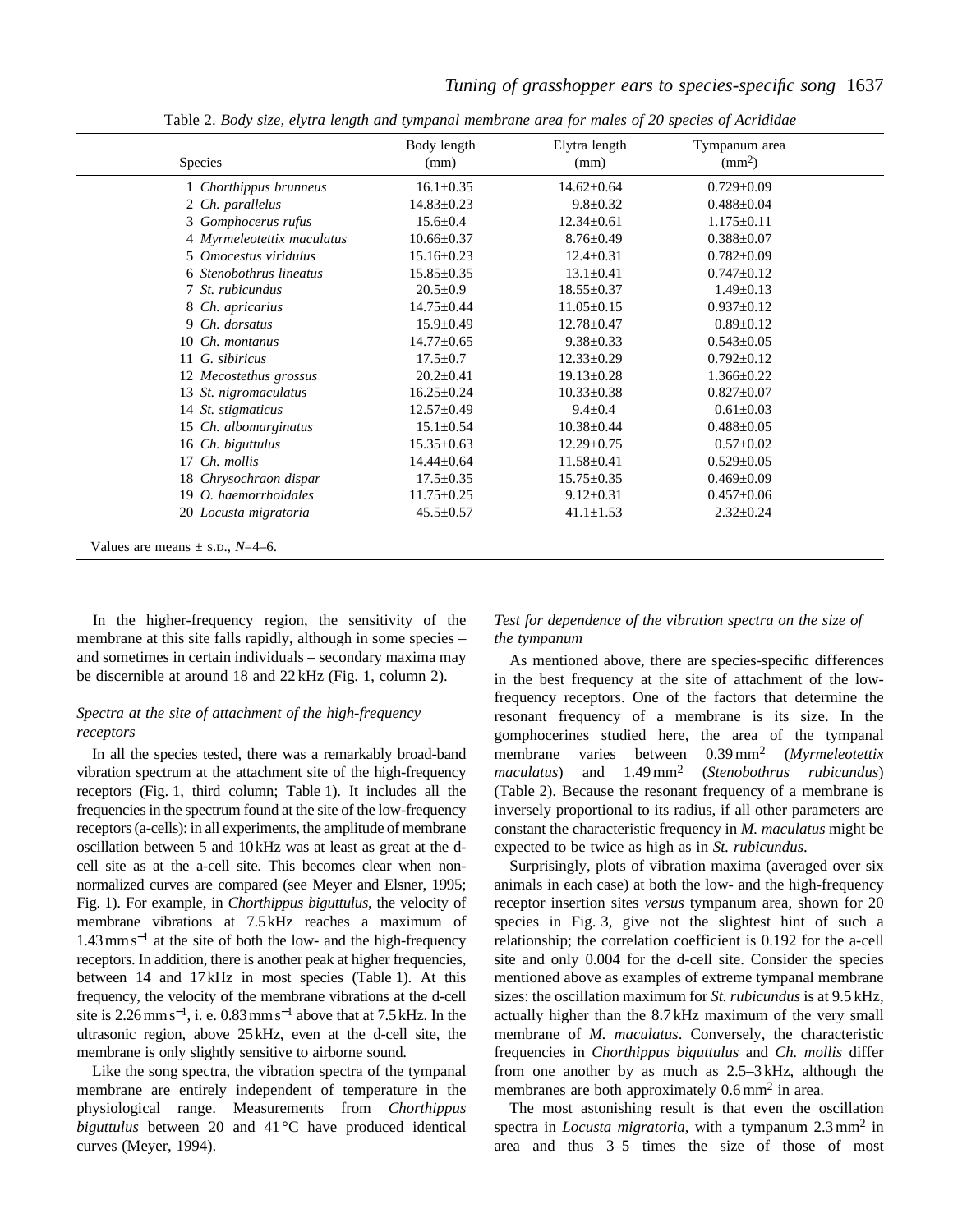

Fig. 3. Relationships between the area of the tympanal membrane and the frequency for maximal membrane oscillation at the site of attachment of the a-cells (A) or the d-cells (B) for the males of 20 acridid species. The correlation coefficient *r* is also given. The numbers identify the species (see Table 2).



Fig. 4. Frequency spectra of tympanal membrane vibration at the site of attachment of the a-cells (A) or the d-cells (B) in *Locusta migratoria* and *Chorthippus brunneus*.

Gomphocerinae, are not outside the range of the other species. At both of the two receptor attachment sites, the CFs are practically identical with those of, for example, *Chorthippus brunneus*, which has a tympanal membrane measuring only 0.73 mm<sup>2</sup> (Table 1; Fig. 4).

### *Frequency sensitivity of the tympanal nerve Shape of the auditory threshold curves*

In nine of the gomphocerine species tested, the summed activity of the tympanal nerve was recorded extracellularly with hook electrodes in order to obtain threshold curves in the frequency range between 1 and 40 kHz (Fig. 1, seven shown in fourth column). The curves are fairly similar in all nine species; there are usually two regions of relatively high sensitivity, one at low frequencies and the other in the ultrasonic region (Table 1). Sensitivity is greatest between 5 and 10 kHz, where the threshold falls to between 30 and 40 dB SPL. There are some differences among the species here: for instance, the best frequency of *Chorthippus brunneus* is 7.3 kHz, while that of *Stenobothrus rubicundus* is 9.2 kHz. Values for *Chorthippus biguttulus* (7.1 kHz) and *Ch. mollis* (9.9 kHz) differ by almost 3 kHz (Table 1).

In the ultrasonic region, between 25 and 35 kHz, the threshold is lowered to about 45 dB SPL (Fig. 1, column 4); the bandwidth of this second sensitivity maximum is considerably broader than that of the first. In most, but not all, species it is separated from the lower-frequency maximum by a region of elevated threshold (approximately 55 dB SPL) near 20 kHz.

### **Discussion**

### *General remarks about the song and oscillation spectra and the spectral sensitivity of the tympanal nerve*

This comparative study has revealed common features in the spectra of the song and the tympanal membrane vibration and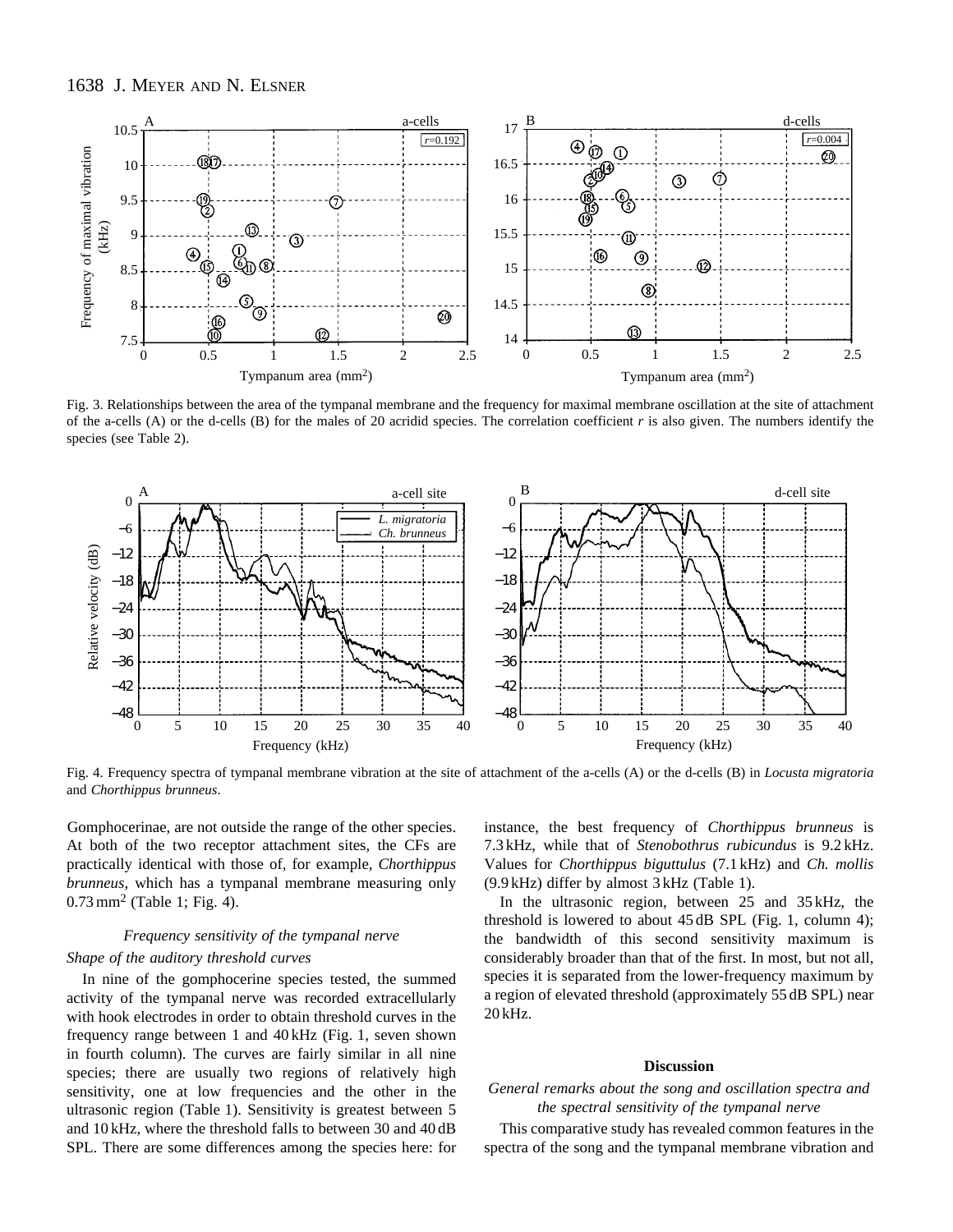in the spectral sensitivity of the tympanal nerve in the 20 species examined, as well as certain species-specific differences.

#### *Song spectra*

In almost all species, the spectrum of the male's song has two peaks. There is a broad-band component in the ultrasonic region, at around 30 kHz, and usually a narrow-band region between 5 and 15 kHz. The position of the latter maximum has the greatest interspecific variability. On the basis of the present results, all that can be said about these species-specific features or about the general form of the song spectra is that neither body size nor wing length is a contributing factor.

### *Membrane spectra*

It is also unclear why the general shapes of the vibration spectra at the sites of attachment of the high- and lowfrequency receptors, and the positions of the peaks, again have many features common to all species but also species-specific peculiarities. The most surprising finding is that the position of the best frequency has nothing to do with the area of the tympanum. An equation published by Michelsen (1971) gives the resonant frequency in the ideal case of a homogeneously structured, circular membrane in a vacuum as follows:

$$
f=0.383\ \frac{1}{a}\ \sqrt{\frac{T}{\sigma}}\ ,
$$

where  $f$  is resonant frequency (Hz),  $a$  is radius (m),  $T$  is tension per unit length ( $Nm^{-1}$ ) and  $\sigma$  is mass per unit area  $(\text{kg m}^{-2} = N \text{ s}^2 \text{ m}^{-3}).$ 

This equation (for details, see Morse, 1948) is undoubtedly only a rough approximation to the biological situation, in which the membrane is neither in a vacuum nor circular and homogeneous in structure. Nevertheless, it clearly states that, as the radius is enlarged, the resonant frequency should become markedly smaller, which is not at all in accordance with the present results. Similarly, as the membrane becomes thicker, which it is likely to do as the area increases, the frequency should shift to lower values – which is also not the case in the present study. The only parameter that remains as a determinant of resonant frequency is the membrane tension, which would have to increase in larger and thicker tympana in order keep the frequency the same as that measured in smaller animals.

### *Tympanal nerve*

In all the species investigated, the measured auditory threshold curves exhibit a particularly high sensitivity maximum in the low-frequency region, between 5 and 10 kHz, and a considerably less sharp increase in sensitivity in the ultrasonic region, between 25 and 35 kHz. In evaluating multiunit recordings, it should be kept in mind that the amplitude of the summed action potentials depends on both the number and the synchronicity of the excited receptor cells. Given that there are 65 low-frequency receptors and only 12 high-frequency

receptors (data from Gray, 1960, for *Locusta migratoria*), the summed potential in response to stimulation at low frequencies would be expected to be larger than that to high-frequency stimulation. Moreover, it should be easier to detect the threshold when many low-frequency receptors are excited rather than when a few high-frequency ones are excited. Despite these qualifications, the relatively simple method of recording extracellularly with hook electrodes is useful, especially in the low-frequency range, for monitoring the overall activity of the auditory sense cells so that it can be compared with the spectra of the songs and the vibration spectra of the tympanal membrane.

### *Comparison of the song spectra, the spectra of membrane vibration and the spectral sensitivity of the tympanal nerve*

The central question in the present investigation was to what extent the frequency spectra of the grasshoppers' songs, the vibration spectra of the tympanal membrane and the spectral sensitivity of the tympanal receptors are matched to one another and, hence, might contribute to auditory communication in these insects.

#### *Song and membrane spectra*

The song spectra of the various species exhibit remarkable resemblances but also certain species-specific differences, especially in the low-frequency region. The same applies to the vibration spectra at the site of attachment of the low-frequency receptors (Fig. 1). In Fig. 5, the characteristic frequencies of the song and membrane are plotted against one another, for the low- and high-frequency membrane regions.

In the low-frequency region, they are evidently well correlated (correlation coefficient 0.75; *P*<0.001); the calculated regression line departs only slightly from the line for which peaks are equal. Disregarding *Stenobothrus lineatus*, the best frequencies of the song differ by at most 1 kHz from those of membrane vibration at the attachment site of the a-cells.

The species *Stenobothrus rubicundus*, *Myrmeleottetix maculatus* and *Chorthippus apricarius* are special cases, for in their songs the low-frequency CF is between 15 and 16 kHz, quite different from the frequency of maximal vibration at the attachment site of the low-frequency receptors (8.5–9.5 kHz). In these species, however, the oscillation maxima at the highfrequency receptor attachment site occur at 14–17 kHz, and thus are well-matched to the best frequencies of the songs.

In general then, even at the level of the tympanal membrane, there is a distinct species-specific adaptation to the best frequencies of the species' own song in the low-frequency region, up to 16 kHz.

The high-frequency components of the songs, however, are not adapted to the oscillation maxima at the attachment site of the high-frequency receptors (d-cells): the former peak at around 30 kHz (Table 1), but in this region the membrane gives only a weak response to airborne sound. The velocity and amplitude of the membrane vibration fall sharply beginning at frequencies as low as 20 kHz (Fig. 1, fourth column). This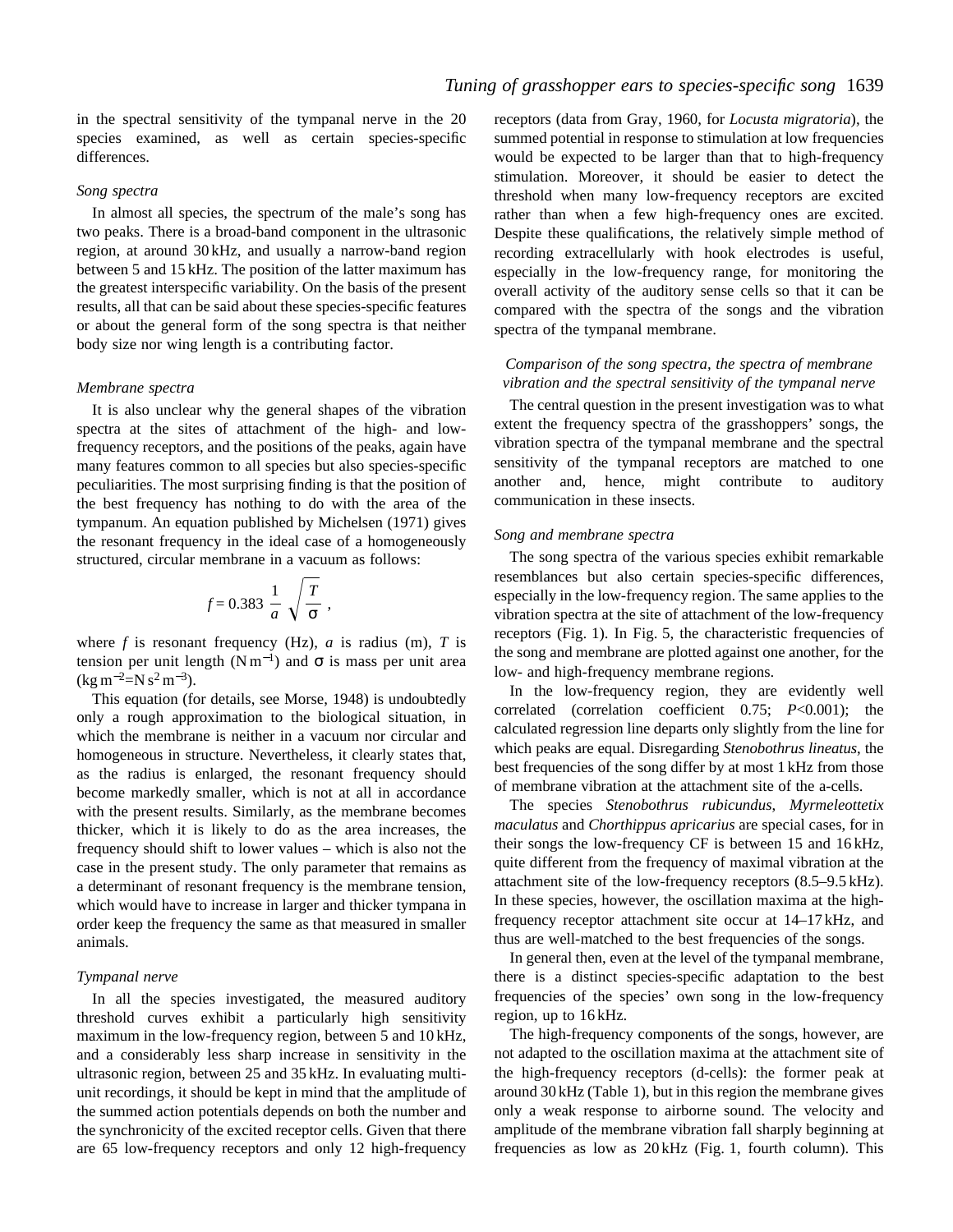

Fig. 5. Relationships between the frequency of maximal tympanal membrane oscillation at the site of the a-cells (A) or the d-cells (B) and the characteristic frequency of the male song of 17 acridid species. Continuous line, regression line (*P*<0.001); dotted line, line for which peaks are equal. The correlation coefficient *r* is also given. The numbers identify the species (see Table 1).



Fig. 6. Relationships between the characteristic frequencies of maximal sensitivity of the tympanal nerve in the low-frequency or high-frequency region and the frequency of maximal tympanal membrane oscillation at the site of attachment of the a-cells (A) or the d-cells (B) in the males of nine acridid species. Continuous line, regression line (*P*<0.01); dotted line, line for which peaks are equal. The correlation coefficient *r* is also given. The numbers identify the species (see Table 1).

mismatch is evident in the plot of Fig. 5B, which shows no correlation (*r*=0.034).

### *Oscillation spectra of the membrane and auditory threshold curves*

The membrane oscillations are not a direct indicator of hearing and its adaptation to the song spectra. It is therefore necessary to check whether the best frequencies of the tympanal nerves are correlated with those of membrane vibration. In Fig. 6, these values are plotted for the nine species for which summed recordings from the tympanal nerve are available. Clearly, in the low-frequency region, species with higher-frequency membrane oscillation also have higherfrequency sensitivity maxima in the tympanal nerve. The correlation of these two quantities is high (*r*=0.837, *P*<0.01).

In contrast, the slight lowering of auditory threshold in the region between 25 and 35 kHz cannot be ascribed directly to tympanal-membrane oscillation, which has its best frequency near 16 kHz and a sharp cut-off above 20 kHz (Fig. 1, third column). This major discrepancy between the best frequencies may be related to the special morphology at the attachment site of the high-frequency receptors (d-cells). Their dendrites form a structure separate from the main part of Müller's organ, called the fusiform body; this is an independent unit that extends to the pyriform vesicle, a cuticular structure on the thin part of the tympanal membrane (Gray, 1960). Because of this anatomical arrangement, the fusiform body has its own resonant frequency, different from that of the rest of Müller's organ. In the migratory locust *Locusta migratoria*, the resonant frequency of the fusiform body has been found to be 13 kHz,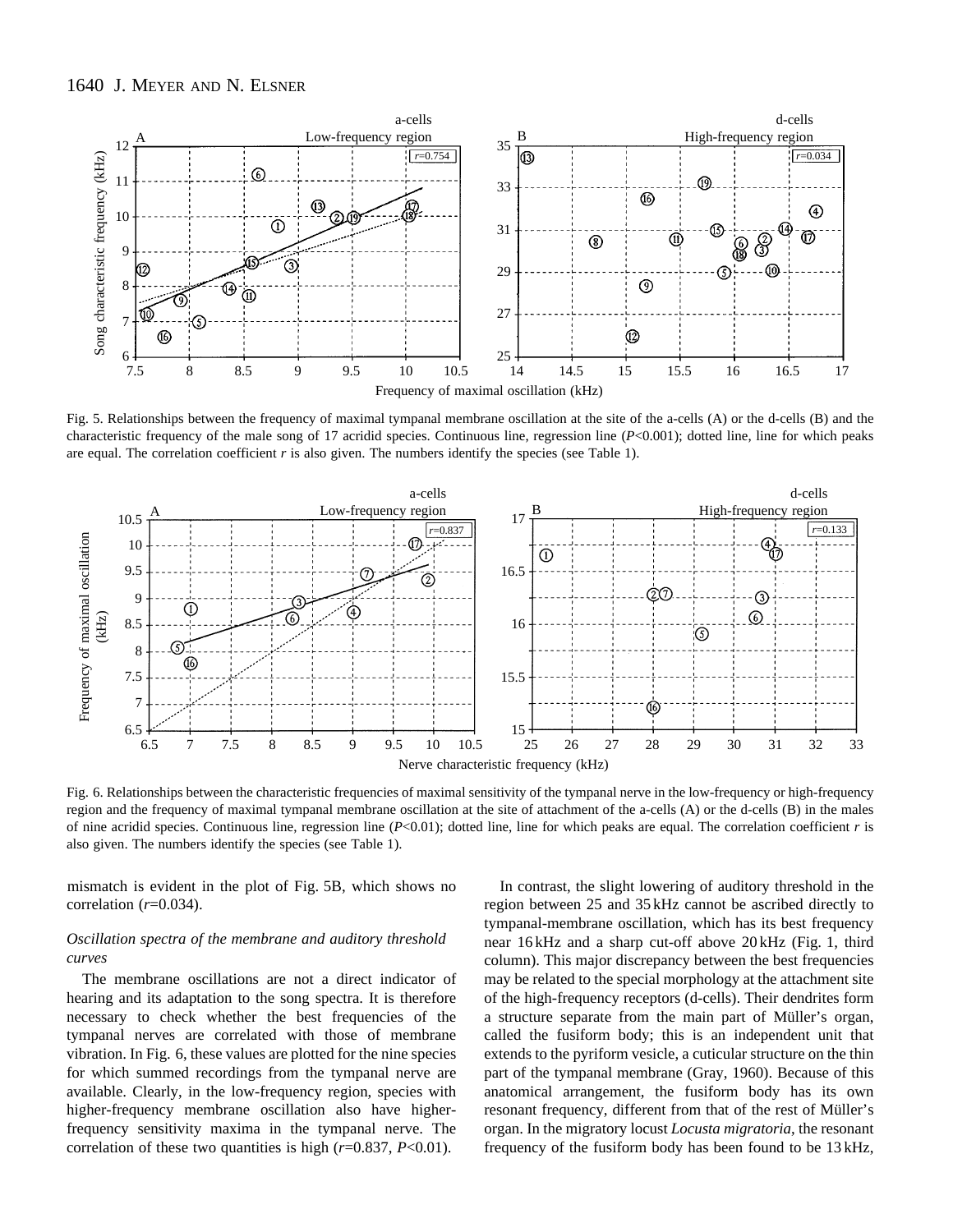

Fig. 7. (A,B) Relationships between the characteristic frequencies of maximal sensitivity of the tympanal nerve in the low-frequency or highfrequency region and the characteristic frequency of the male song in nine acridid species. Continuous line, regression line (*P*<0.05). The correlation coefficient  $r$  is also given. The numbers identify the species (see Table 1).

although these measurements included only the region up to 20 kHz (Breckow and Sippel, 1985). Hence, it remains an open question whether the fusiform body also resonates independently in the ultrasonic region; if so, it might account for the sensitivity of the high-frequency receptors between 25 and 35 kHz.

#### *Song spectra and auditory threshold curve*

As a final comparison, the best frequencies of the song spectra and auditory threshold are plotted against one another in Fig. 7. In the low-frequency region (Fig. 7A), seven of the nine species for which summed recordings from the tympanal nerve are available show a fairly good, though not optimal, correlation (*r*=0.509, *P*<0.05). This is not surprising, since the best frequencies of the membrane oscillation at the attachment site of the low-frequency receptors are correlated both with the frequency maximum of the song (Fig. 5) and with the sensitivity maximum of the tympanal nerve (Fig. 6). The lack of agreement between the characteristic frequencies of the song and of nerve activity in the low-frequency region for *Myrmeleottetix maculatus* and *Stenobothrus rubicundus* can be explained by the fact that, although in these species there is an excellent correlation between nerve activity and membrane oscillations (Fig. 6), the latter are not correlated with the lowfrequency components of the song (Table 1).

For the high-frequency component near 30 kHz that characterizes the songs of all the gomphocerine species studied here except *Chorthippus brunneus* and *Stenobothrus rubicundus*, there is no corresponding membrane-oscillation maximum (cf. columns 1 and 3 in Fig. 1). However, when the ultrasonic spectrum of the song is compared with the threshold curve of the tympanal nerve in this region, there is a good match (Fig. 7B). In all seven species in this group, the two maxima are quite close to one another, differing by less than 0.5 kHz in four cases. That the correlation coefficient for the group is no greater than *r*=0.458 may be due to the fact that the auditory threshold curves were sampled only in 1 kHz steps.

#### *Concluding remarks*

These experiments have shown that in the low-frequency region (5–10 kHz) adaptations of hearing to the conspecific song frequencies can be discerned even at the level of the tympanal membrane. The membrane thus functions as a peripheral frequency filter, with bandpass characteristics matched to those of the conspecific signal. In addition, because acoustic stimuli below 4 kHz induce little membrane oscillation, abiotic background noises (the wind, for instance), but especially the songs of other animals such as cicadas or birds, can be largely filtered out by the tympanal membrane.

In the low-frequency region, the membrane vibrations directly excite the low-frequency receptors; the best frequencies of membrane and receptors are very similar. In the ultrasonic region, however, this is not the case. Here, there is a considerable frequency offset. By a mechanism that is not yet understood, the high-frequency receptors respond best at frequencies twice as high as the frequencies for maximumamplitude membrane oscillation. As a result, the receptors are well adapted to respond to the ultrasonic components of the conspecific signal.

The net results are that hearing in the gomphocerines is well adapted to conspecific sounds and that frequency is likely to make more of a contribution to song recognition than has often been thought. This finding may provide an incentive for further study of the interspecific aspects of the adaptation, e.g. by closer examination of sympatric species, as well as its intraspecific significance, by a comparative analysis of hearing in females and the songs of males (or the reverse).

We thank Professor Dr A. Michelsen for his substantial technical and conceptual help in designing the measurements and for his critical comments on the manuscript. The project